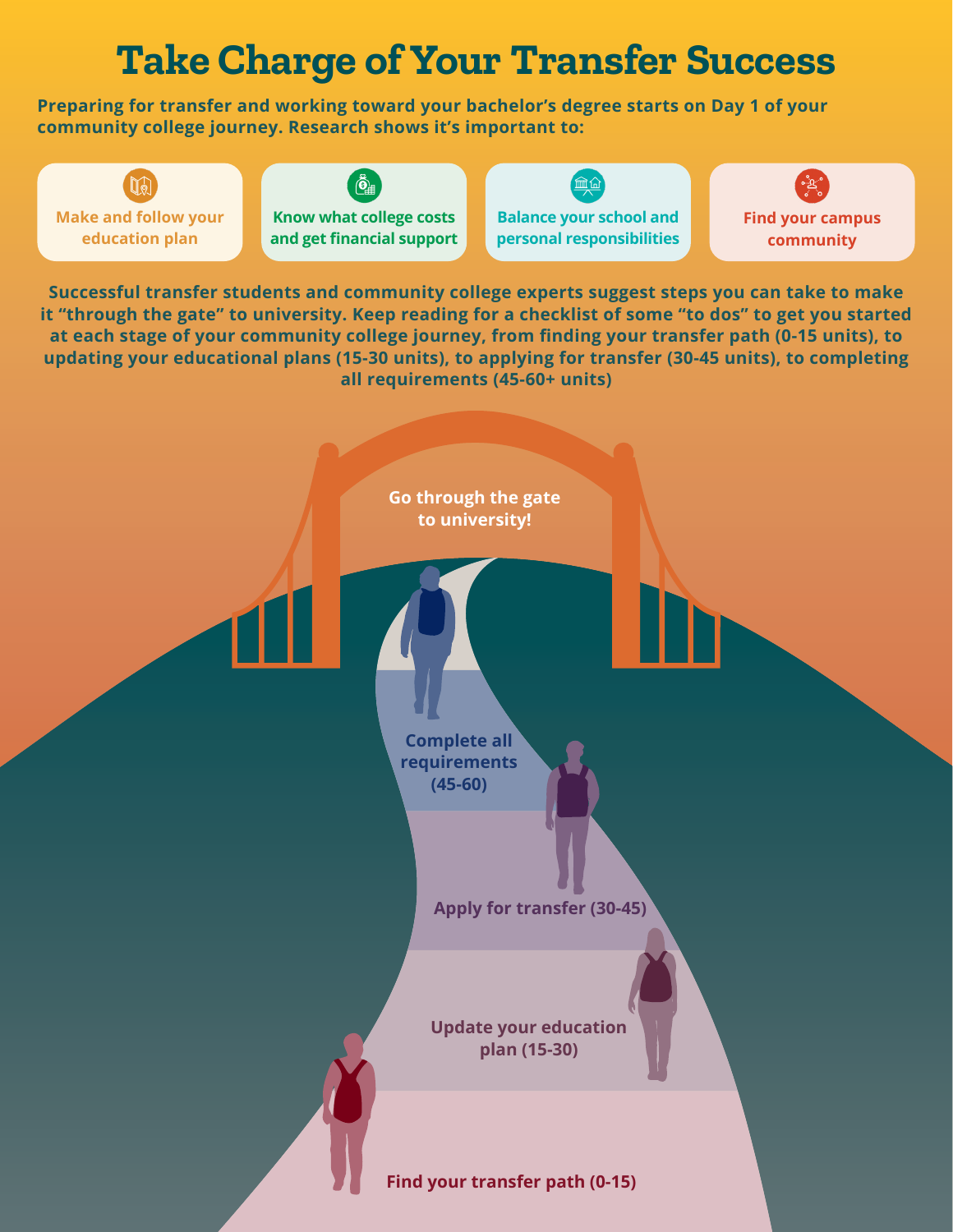**Find Your Transfer Path (0-15 Units)**

# **Follow your ed plan**

- $\Box$  Meet with a counselor to create an education (ed) plan based on the career or major you're interested in
- $\Box$  If you're unsure about what you want to study, ask the counselor how to explore careers and related programs while earning units that count toward transfer
- ☐ Enroll in a college success and/or career exploration class
- $\Box$  Learn what the average salaries are for students graduating from different programs at community colleges using [Salary Surfer](https://salarysurfer.cccco.edu/SalarySurfer.aspx)
- ☐ Visit [ASSIST.org](http://www.assist.org/) to see what courses will transfer within your major; find info about both majorspecific and general education (GE) requirements - including the CSU [Golden 4](https://www.calstate.edu/apply/transfer/Pages/upper-division-transfer.aspx#:~:text=%20To%20be%20admitted%20to%20the%20California%20State,the%20last%20college%20or%20university%20attended.%20More%20) and UC's [IGETC](https://admission.universityofcalifornia.edu/admission-requirements/transfer-requirements/preparing-to-transfer/general-education-igetc/igetc/)
- ☐ Visit [ICanGoToCollege.com](https://icangotocollege.com/) to view all of the options for an Associate Degree of Transfer
- ☐ Use social platforms like Discord, Reddit, and Facebook to source transfer info and ideas
- $\Box$  Find your transfer center on campus, introduce yourself to the staff, and attend a transfer information session

#### **Balance your school and personal responsibilities**

- $\Box$  Keep in mind that students are expected to spend 2 hours of study time for every 1 hour in class
- ☐ Think about when and how many classes to take based on your home and work responsibilities; check out night, weekend, online, and hybrid options
- $\Box$  Every college hires students . . . find out about on-campus jobs and/or work study options
- ☐ Need books? Ask your professors about open education resources (OER) or ask your peers about links to free online books; also connect with the EOPS and CalWORKS to see if you are eligible for book vouchers and other resources

# **Know what college costs and get financial support**

- ☐ Visit your campus Financial Aid office and share that you have a transfer goal; ask what you need to know about getting financial support for both your community college and university education
- □ Complete a Free Application for Federal Student [Aid](https://studentaid.gov/h/apply-for-aid/fafsa) (FAFSA) to secure financial aid EVEN IF YOU DON'T THINK YOU QUALIFY; if you are undocumented, complete the California Dream **[Act Application](https://dream.csac.ca.gov/)**
- $\Box$  Check out how much it costs to go to a [California Community College](https://www.cccco.edu/Students/Pay-for-College) (CCC), [California](https://www2.calstate.edu/attend/paying-for-college/Pages/csu-costs.aspx)  **[State University](https://www2.calstate.edu/attend/paying-for-college/Pages/csu-costs.aspx) (CSU), [University of California](https://admission.universityofcalifornia.edu/tuition-financial-aid/tuition-cost-of-attendance/)** (UC), and [other colleges/universities](https://educationdata.org/average-cost-of-college)
- □ Check out the California Student Aid [Commission's Student Expense Budget](https://www.csac.ca.gov/post/student-expense-budget) to see the total cost students can expect to spend on higher ed in CA
- ☐ Remember expenses beyond tuition such as books, food, housing, transportation, and childcare

- $\Box$  Find your "trusted people" on campus who are invested in your transfer success - an instructor, transfer or general counselor, success coach, advisor, student support specialist, or peer mentor
- $\Box$  Join a transfer-oriented learning community such as Puente or Umoja
- $\Box$  Get involved in a student club to build community with other students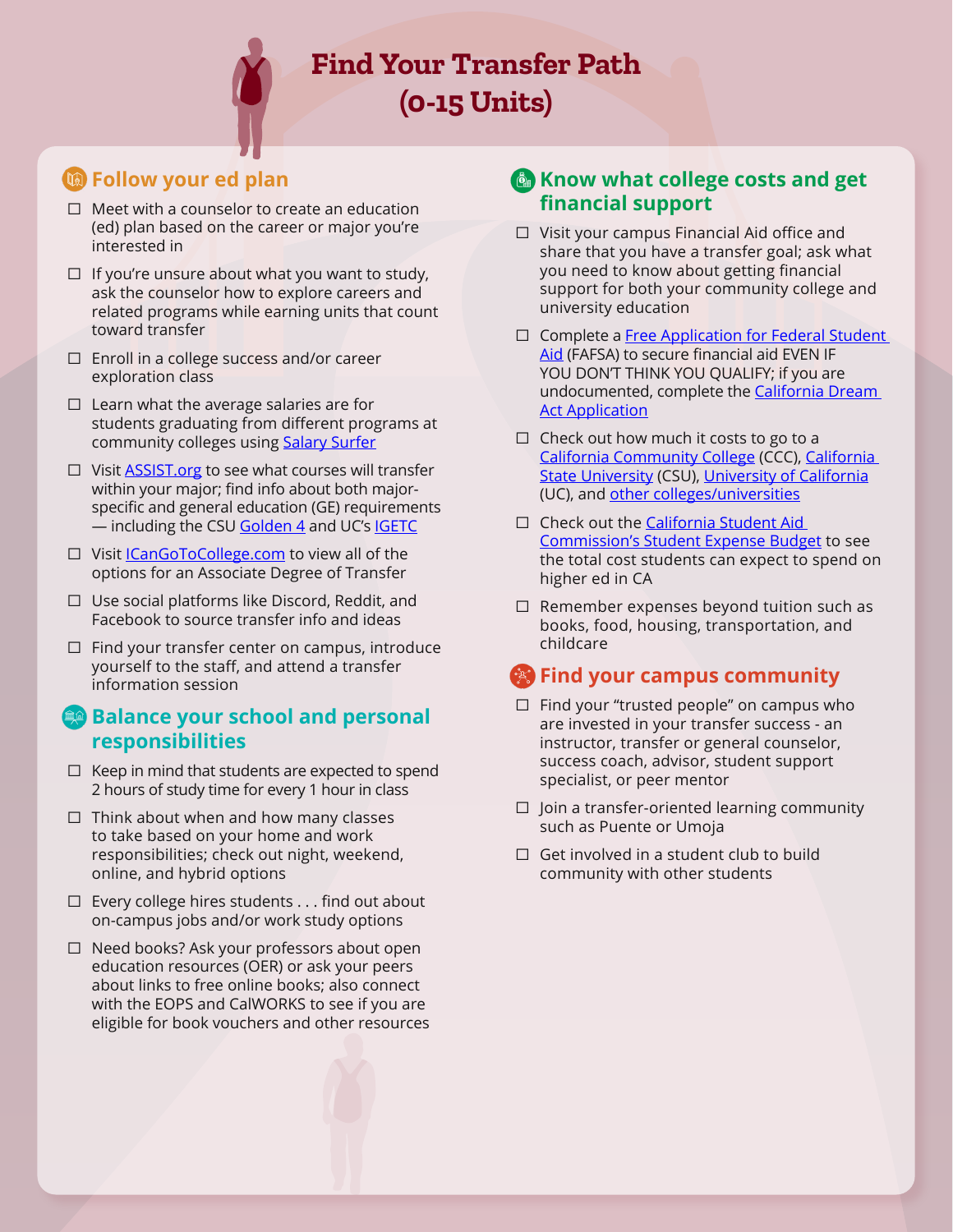**Update Your Education Plan (15-30 Units)**

# **EXECUTE:** Follow your ed plan

- $\Box$  Choose a major; keep in mind which popular programs might be hard to access and if there are less "impacted" options that still meet your needs and interests
- ☐ Meet with your counselor/academic advisor to develop a comprehensive 2-year ed plan that fully maps out all courses required to transfer
- $\Box$  Check with a faculty member in your program area for advice on course requirements needed for your major
- ☐ Attend your college's annual transfer fair to learn about different university options and resources to help you decide which university might be the best fit for you and your interests
- ☐ Prioritize completing transfer-level math and English
- □ Look at [UC Transfer Admission Guarantee](https://admission.universityofcalifornia.edu/admission-requirements/transfer-requirements/transfer-admission-guarantee-tag.html) and **Associate Degree for Transfer** options to see what is needed to "guarantee" a spot at a specific university
- ☐ Verify which major requirements (e.g., Calculus for Engineering) you need to complete and make sure you're taking those classes
- ☐ Find ways to "try out" your major through internships, visit a career center or counselor to get information about classes with projects or other hands-on opportunities, job shadows, mentorships, etc.

#### **Know what college costs and get financial support**

- ☐ Ask a Financial Aid staff member about financial aid restrictions and how to make sure you qualify for federal and state student aid after you transfer
- ☐ Interested in what specific university costs? Use this **Net Price Calculator** to see what you will have to pay after deducting aid, grants, and loans from the cost
- $\Box$  Learn about different types of financial assistance (including Pell and loans) available for colleges and universities at [Federal Student Aid](https://studentaid.gov/understand-aid/types)
- $\Box$  [Use this template](https://www2.ed.gov/policy/highered/guid/aid-offer/2021-22-anncollfinanplanungrad.pdf) to create a financial aid plan and simplify and compare information about costs and financial aid for different colleges and universities

# **Balance your school and personal responsibilities**

- ☐ When identifying potential universities, think about location: If you move, how comfortable are you with the distance from home? If you stay home, how will you handle transportation and traffic to and from the university?
- ☐ Consider universities with online or hybrid course options; regional or extension centers close to home; and campus supports for working and/or caregiving students
- $\Box$  Bring your family to a transfer information session . . . it's important that they understand your commitment and how they can best support you!

- ☐ Continue participating in clubs, extracurricular activities, and events that provide transfer information
- $\Box$  Regularly connect with your "trusted people" on campus about their own higher ed journey - including mistakes they made, lessons they learned, and advice they'd give you about your transfer journey
- $\Box$  Connect with faculty in your program and ask about major-specific advice, including additional opportunities on-campus and in the community to explore your program and prepare for upper-division coursework
- ☐ Find out if your college has counselors or academic advisors who specialize in certain majors and connect with them about transfer destinations and other requirements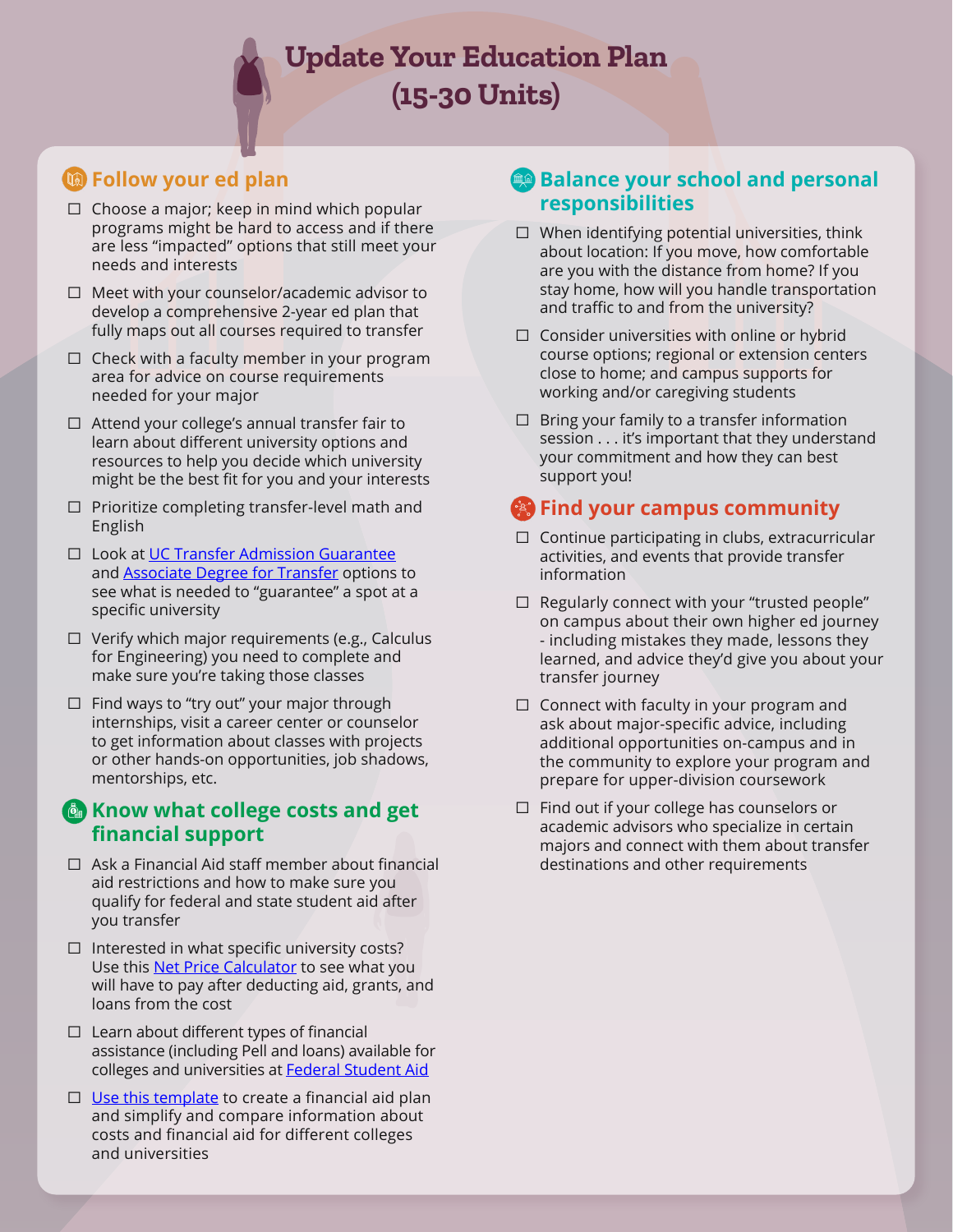**Apply for Transfer (30-45 Units)**

# *C* Follow your ed plan

- ☐ Meet with your counselor/academic advisor to update your comprehensive ed plan
- ☐ Keep taking the courses mapped out on your ed plan for transfer in your major for your universities of choice
- ☐ Pay attention to your GPA and make sure you're meeting the eligibility requirements at your desired transfer destinations
- $\Box$  Attend transfer planning workshop(s)
- ☐ Ask a counselor/academic advisor about transfer application resources on campus and updates on deadlines and events
- ☐ When university reps visit your community college campus, ask:
	- ☐ How competitive is my major to get into at your school?
	- ☐ Am I on track to complete the requirements to transfer to this university?
	- $\Box$  What do you do to welcome transfer students and help them find community?
	- ☐ What extracurriculars do you offer?
	- ☐ What student supports are available?
- ☐ Meet with a counselor/academic advisor to discuss:
	- ☐ Which universities you will apply to
	- $\Box$  The specific steps you need to take for each application, requirements you need to meet, essays you must complete
	- $\Box$  All the application deadlines and other milestones that need to be met
	- ☐ Whether you've completed or are on track to complete the Golden 4 and/or IGETC requirements
- $\Box$  Submit your applications on time

#### **Know what college costs and get financial support**

- □ Update your [financial plan](https://www2.ed.gov/policy/highered/guid/aid-offer/2021-22-anncollfinanplanungrad.pdf)
- ☐ Explore different types of financial support available through the [CSU](https://www2.calstate.edu/attend/paying-for-college/financial-aid/types/Pages/default.aspx) and [UC](https://admission.universityofcalifornia.edu/tuition-financial-aid/types-of-aid/) systems as well as at private or out-of-state universities
- ☐ Ask your Financial Aid office about workshops to help you fill out the **[FAFSA](https://studentaid.gov/h/apply-for-aid/fafsa)** or California Dream Act Application and other financial assistance
- □ Complete and submit the **FAFSA** or California [Dream Act Application](https://dream.csac.ca.gov/) and any university-specific financial aid forms by the March deadline
- □ Apply for the Cal Grant Transfer Entitlement **[Award](https://www.csac.ca.gov/post/cal-grant-transfer-entitlement-award)**
- □ Ask university reps:
	- $\Box$  Whom do I contact on your campus about financing my education after transfer?
	- $\Box$  How can I reduce the cost of attendance given my financial needs?
	- ☐ What financial aid opportunities are unique to your campus and/or available for my specific major and demographic?

#### **Balance your school and personal responsibilities**

- ☐ For your universities of choice, find out if they provide resources to help you balance personal responsibilities such as caregiving, transportation, and employment
- ☐ If you need help juggling school, work, and family, talk to your trusted people on campus about what to do and where to go for extra support; most schools also know that most schools offer free resources and mental health services through the health center

- ☐ Maintain and continue to build your on-campus connections with other students, faculty, counselors/academic advisors, and college staff
- ☐ Ask your trusted people to review and give feedback on the essays you must complete for each application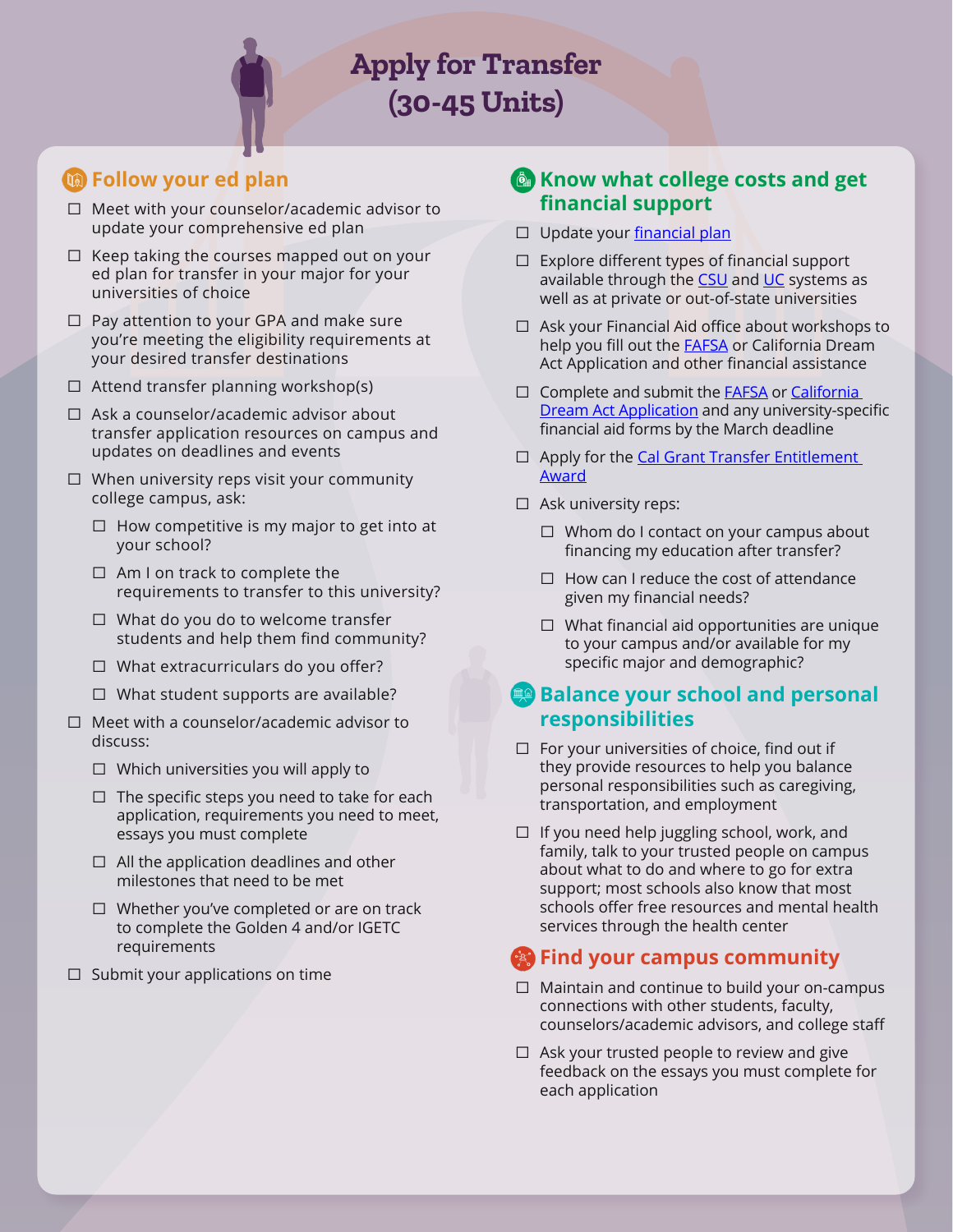**Complete All Requirements (45-60+ Units)**

# *C* Follow your ed plan

- $\Box$  Complete all courses mapped out on your ed plan for transfer in your major for your universities of choice
- $\Box$  Continue paying attention to your GPA; if you are not doing well in a class, meet with your instructor or counselor/academic advisor right away
- ☐ Meet with your counselor/academic advisor to make sure you've completed all requirements
- ☐ Walk through acceptance and/or denial letters with your counselor/academic advisor
- $\Box$  Determine the specific steps you need to take when you accept admission to a university and make a plan for meeting all deadlines and submitting all forms and information required for admission and enrollment
- $\Box$  Ask university representatives whom to contact with questions or concerns in the period between accepting and enrolling
- **Balance your school and personal responsibilities**
- ☐ Consider which universities best meet your needs and unique life circumstances (e.g., transportation, financial supports, child care)

# **Know what college costs and get financial support**

- $\Box$  Update your financial plan
- $\Box$  Ask your counselor/academic advisor to walk through your financial aid award letters so you can understand what they mean and what to do next
- □ Ask university reps:
	- ☐ What on- and off-campus resources are available to help students with food, housing, childcare, technology, transportation, mental health, and healthcare
	- ☐ What on-campus employment opportunities exist that can help you meet your basic needs and support you in enrolling full-time

- ☐ Ask university reps how to connect with alumni from your community college who transferred and get tips for how to make a successful transition
- $\Box$  Inquire about and sign up for orientation, summer bridge program and/or special opportunities and events at your university designed to support and connect transfer students